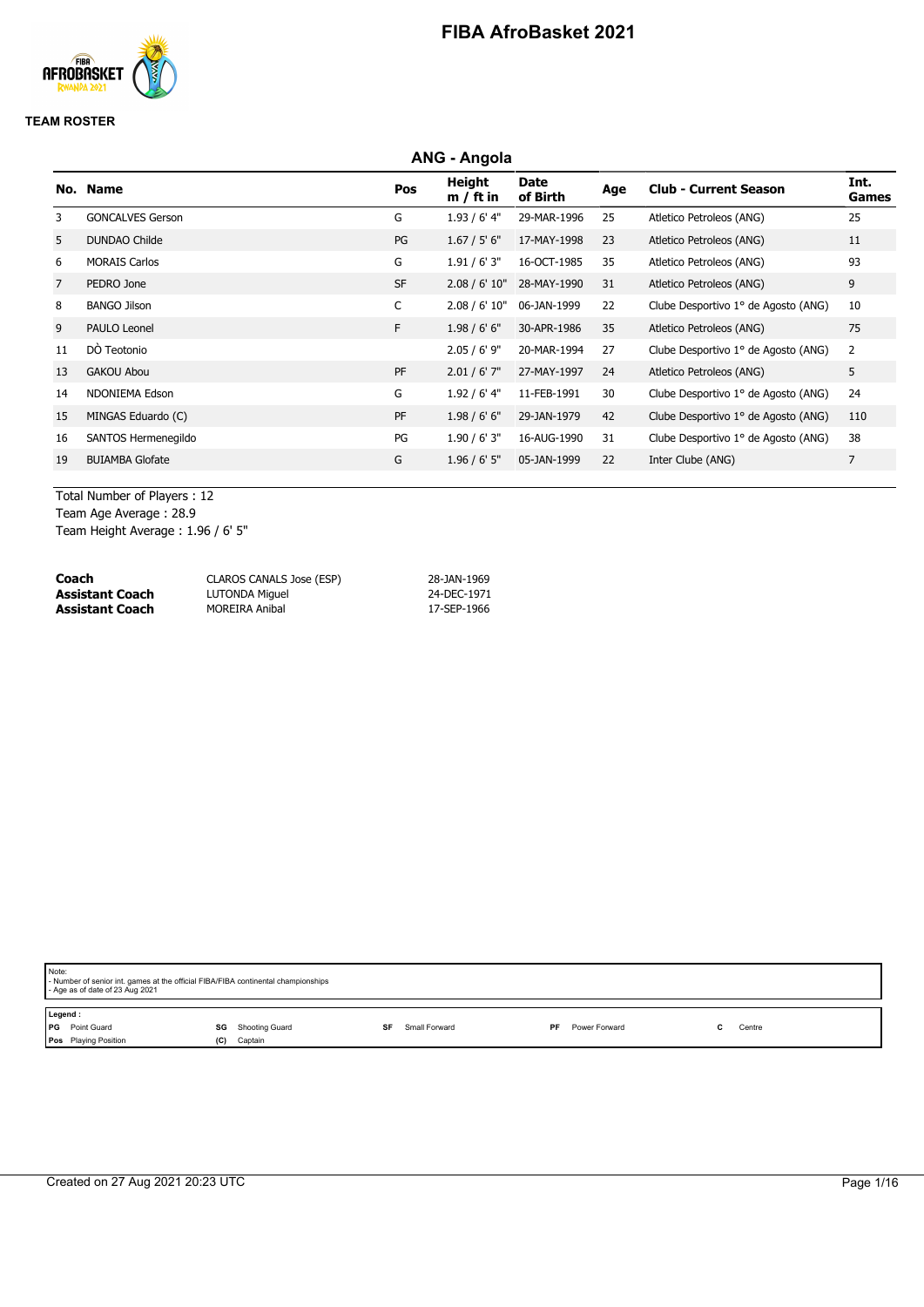

#### **TEAM ROSTER**

#### **CMR - Cameroon No. Name Pos Height m / ft in Date of Birth Age Club - Current Season Int. Games** 3 BELECK Engelbert F 1.95 / 6' 5" 10-MAY-1998 23 REG BBC (RWA) 3 7 PITARD Gedeon PG 1.88 / 6' 2" 07-FEB-1989 32 Antibes Sharks (FRA) 25 8 GBETKOM Samir 2012 1.91 / 6' 3" 24-MAR-1998 23 JA Vichy Clermont (FRA) 6 9 NZEULIE Jérémy (C)  $SO(2)$  SG  $1.88$  / 6' 2"  $15$ -FEB-1991 30 Boulazac Basket Dordogne (FRA) 27 11 TCHOUBAYE BAKALA Frank Hervé G 1.98 / 6' 6" 15-APR-1992 29 Souffelweyersheim BC (FRA) 24 12 MOUAHA TCHEUSSI Aristide G 1.93 / 6' 4" 18-AUG-2000 21 Latina Basket SSDARL (ITA) 3 13 NARACE Williams PF 2.03 / 6' 8" 17-MAR-1997 24 Le Mans (FRA) 12 15 KOME Arnold SF 1.95 / 6' 5" 11-SEP-1992 28 F.A.P. (CMR) 23 24 \*STRAWBERRY D.J. SG 1.98 / 6' 6" 15-JUN-1985 36 CB Murcia (ESP) 6 26 BAYEHE Philippe Jordan 2.06 / 6' 9" 16-OCT-1999 21 Pallacanestro Cantu (ITA) 3 34 THA ANDELA Hugues Rodrigue F 2.02 / 6' 8" 02-APR-1999 22 University of Oregon (USA) 35 KADJI Kenneth PF 2.11 / 6' 11" 19-MAY-1988 33 BCM Gravelines Dunkerque (FRA) 17

Total Number of Players : 12

Team Age Average : 26.8

Team Height Average : 1.97 / 6' 6"

| Coach           | ADIE NGONO Lazare           | 11-JAN-1978 |
|-----------------|-----------------------------|-------------|
| Assistant Coach | ABOYA BALIABA Alfred Roland | 02-JAN-1985 |

| Note:   | - Number of senior int. games at the official FIBA/FIBA continental championships<br>- Age as of date of 23 Aug 2021 |     |                |    |               |    |               |  |        |  |
|---------|----------------------------------------------------------------------------------------------------------------------|-----|----------------|----|---------------|----|---------------|--|--------|--|
| Legend: |                                                                                                                      |     |                |    |               |    |               |  |        |  |
|         | <b>PG</b> Point Guard                                                                                                | SG  | Shooting Guard | SF | Small Forward | PF | Power Forward |  | Centre |  |
|         | Pos Playing Position                                                                                                 | (C) | Captain        |    |               |    |               |  |        |  |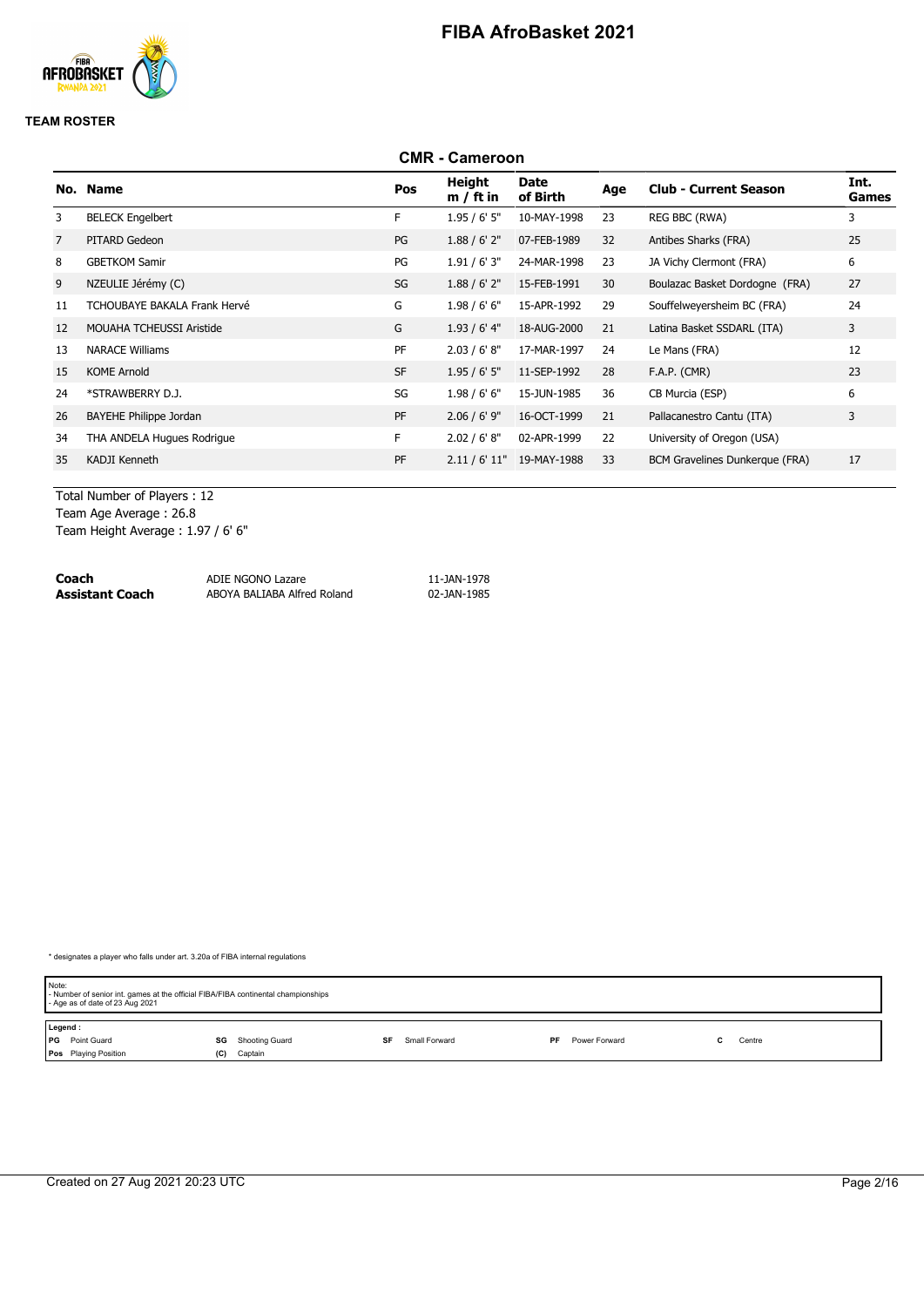

#### **TEAM ROSTER**

### **CPV - Cape Verde**

| No.            | <b>Name</b>                 | Pos       | Height<br>$m / ft$ in | Date<br>of Birth | Age | <b>Club - Current Season</b>       | Int.<br><b>Games</b> |
|----------------|-----------------------------|-----------|-----------------------|------------------|-----|------------------------------------|----------------------|
| 0              | <b>LIMA Patrick</b>         |           | 1.90 / 6' 3''         | 02-MAY-1995      | 26  | Prédio Basketball (CPV)            | 4                    |
| $\overline{4}$ | NUNES XAVIER Jeffrey        | PG        | 1.85/6'1"             | 07-AUG-1985      | 36  | Caceres Patrimonio De La Humanidad | 17                   |
| 6              | ALMEIDA Ivan                | F.        | 1.97/6'6''            | 10-MAY-1989      | 32  | Anwil Wloclawek (POL)              | 13                   |
| 7              | MENDONCA Fidel (C)          | PG        | $1.89/6'$ 2"          | 07-JUL-1984      | 37  | Prédio Basketball (CPV)            | 25                   |
| 8              | <b>CORREIA Anderson</b>     | SG        | 1.92 / 6' 4"          | 31-OCT-1997      | 23  | Chamusca Basket Clube (POR)        | $\overline{7}$       |
| 9              | <b>ALMEIDA Joel</b>         | <b>SF</b> | 1.92 / 6' 4''         | 11-OCT-1985      | 35  | Kutaisi 2010 (GEO)                 | 23                   |
| 10             | <b>MENDES Kenneti</b>       | PF        | 2.03 / 6' 8''         | 17-AUG-1990      | 31  | Clube dos Galitos (POR)            | 25                   |
| 11             | <b>ABREU Patrick</b>        | <b>SF</b> | 1.91 / 6' 3''         | 20-MAR-1991      | 30  | Prédio Basketball (CPV)            | 13                   |
| 13             | *CONDÉ Sekouba              | C         | $2.01 / 6'$ 7"        | 31-DEC-1989      | 31  | Club Basquete Viana (ANG)          | 2                    |
| 14             | LOPES MARQUES Ailton Manuel | C         |                       | 18-SEP-1995      | 25  | CB Clavijo (ESP)                   | 8                    |
| 15             | <b>CORONEL Kevin</b>        | PF        | 1.98/6'6''            | 03-SEP-1991      | 29  | CB Tarragona (ESP)                 | 21                   |
| 22             | <b>TAVARES Walter</b>       | C         | 2.20 / 7' 3''         | 22-MAR-1992      | 29  | Real Madrid (ESP)                  | 7                    |
|                |                             |           |                       |                  |     |                                    |                      |

Total Number of Players : 12 Team Age Average : 30.3

Team Height Average : 1.96 / 6' 5"

| Coach                  | TROVOADA Emanuel (ANG) | 13-MAY-1966 |                            |
|------------------------|------------------------|-------------|----------------------------|
| Assistant Coach        | <b>ABREU Edmilson</b>  | 26-SEP-1984 |                            |
| <b>Assistant Coach</b> | MIRANDA Danielson      | 29-AUG-1978 | Club: Clube Desportivo ABC |

| Note:<br>- Age as of date of 23 Aug 2021 | - Number of senior int. games at the official FIBA/FIBA continental championships |                     |                            |        |  |  |  |  |
|------------------------------------------|-----------------------------------------------------------------------------------|---------------------|----------------------------|--------|--|--|--|--|
| Legend:                                  |                                                                                   |                     |                            |        |  |  |  |  |
| PG Point Guard                           | Shooting Guard<br>SG                                                              | Small Forward<br>SF | Power Forward<br><b>PF</b> | Centre |  |  |  |  |
| Pos Playing Position                     | Captain<br>(C)                                                                    |                     |                            |        |  |  |  |  |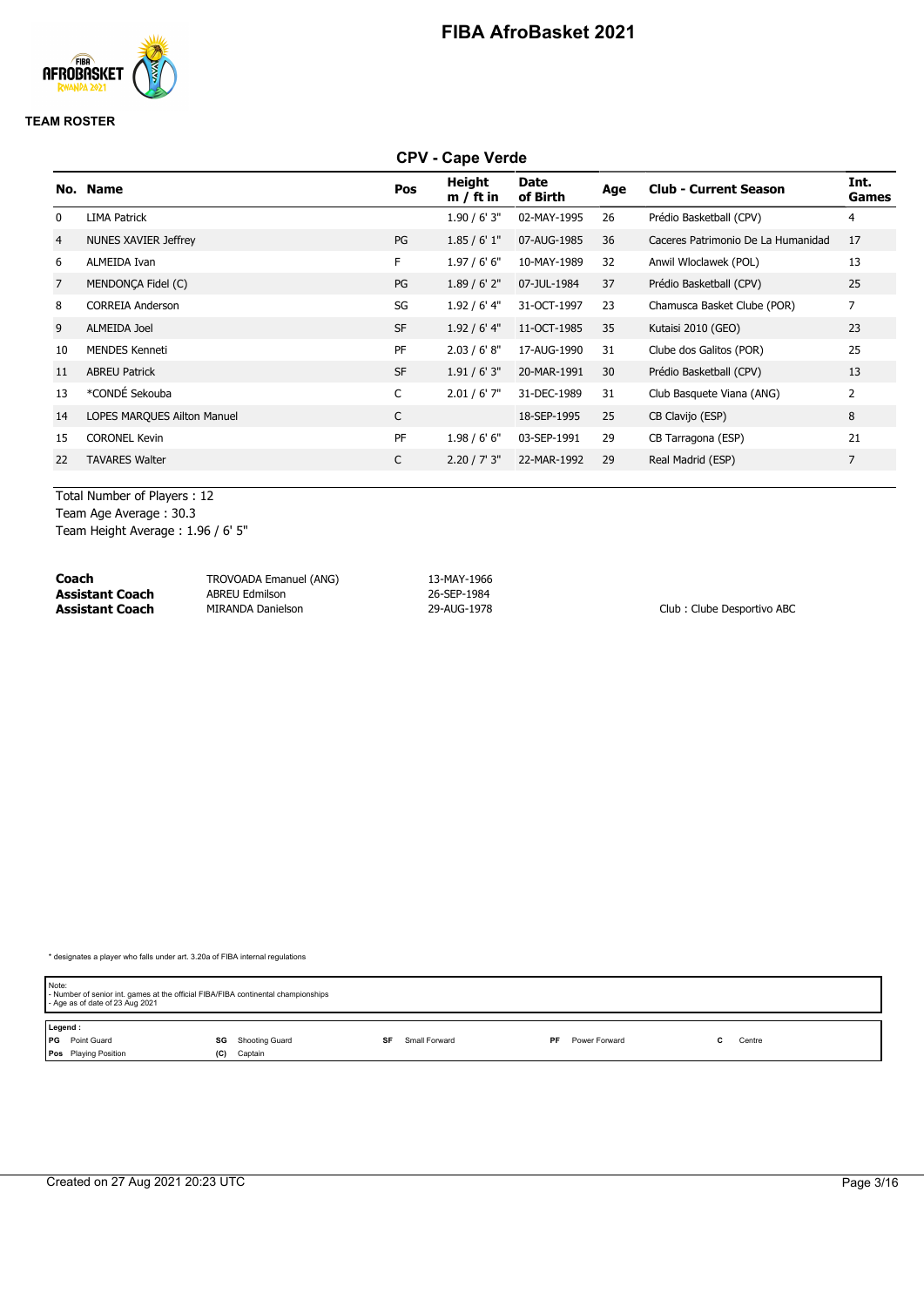

#### **TEAM ROSTER**

### **CAF - Central African Rep.**

| No. | <b>Name</b>                             | Pos | Height<br>$m / ft$ in | Date<br>of Birth          | Age | <b>Club - Current Season</b>       | Int.<br>Games |
|-----|-----------------------------------------|-----|-----------------------|---------------------------|-----|------------------------------------|---------------|
| 5   | *HAYES Kevarrius Keshawn                |     |                       | 05-MAR-1997               | 24  | Bursaspor (TUR)                    |               |
| 6   | <b>MOKONGO Michael</b>                  | PG  |                       | 1.80 / 5' 11" 11-JUL-1986 | 35  | ESC Trappes SQ Yvelines (FRA)      | 26            |
| 7   | <b>WEGSCHEIDER Kurt-Curry</b>           | F.  | 1.94 / 6' 4"          | 30-MAY-2001               | 20  | NBA Academy (SEN)                  | 12            |
| 8   | GREBONGO Johan                          | C   | $2.00 / 6'$ 7"        | 18-JAN-1994               | 27  | <b>ASSM Pfastatt (FRA)</b>         | 34            |
| 10  | <b>SATO Romain</b>                      | F.  | 1.95/6'5''            | 02-MAR-1981               | 40  |                                    | 12            |
| 11  | <b>ZACHÉE Yannick</b>                   | G   | $1.92/6'$ 4"          | 29-OCT-1986               | 34  | Le Cannet CA Basket (FRA)          | 39            |
| 12  | PERRIERE Steven-Emile                   | C   | 2.04 / 6' 8''         | 07-SEP-1995               | 25  | Lincoln Memorial University (USA)  | 3             |
| 13  | KOUGUERE Max (C)                        | F.  | 1.99/6'6''            | 12-MAR-1987               | 34  | Boulazac Basket Dordogne (FRA)     | 54            |
| 15  | DJIMRABAYE Jimmy                        | C   | 2.03 / 6' 8''         | 08-APR-1992               | 29  | UJAP Quimper (FRA)                 | 54            |
| 16  | NGANAFIO SOKAMBI Jean Ghislain Lawrence | PG  |                       | 23-OCT-1996               | 24  | Abeilles Basket (CAF)              | 12            |
| 27  | NAMBAÏ Metson                           |     |                       | 27-FEB-1995               | 26  | Abeilles Basket (CAF)              | 5             |
| 41  | NGOY Eddy                               | PF  | $2.01 / 6'$ 7"        | 28-JAN-1997               | 24  | LDLC ASVEL Lyon Villeurbanne (FRA) | 11            |
|     |                                         |     |                       |                           |     |                                    |               |

Total Number of Players : 12 Team Age Average : 28.5

Team Height Average : 1.96 / 6' 5"

| Coach                  | ZIANVENI Maxime (FRA)  | 29-DEC-1979 |
|------------------------|------------------------|-------------|
| <b>Assistant Coach</b> | <b>GBONGO Wilfried</b> | 05-APR-1990 |
| <b>Assistant Coach</b> | MARIDA Ulrich          | 10-JUL-1977 |

| Note:   | - Number of senior int. games at the official FIBA/FIBA continental championships<br>- Age as of date of 23 Aug 2021 |     |                |    |               |     |               |  |        |  |
|---------|----------------------------------------------------------------------------------------------------------------------|-----|----------------|----|---------------|-----|---------------|--|--------|--|
| Legend: |                                                                                                                      |     |                |    |               |     |               |  |        |  |
|         | <b>PG</b> Point Guard                                                                                                | SG  | Shooting Guard | SF | Small Forward | PF. | Power Forward |  | Centre |  |
|         | Pos Playing Position                                                                                                 | (C) | Captain        |    |               |     |               |  |        |  |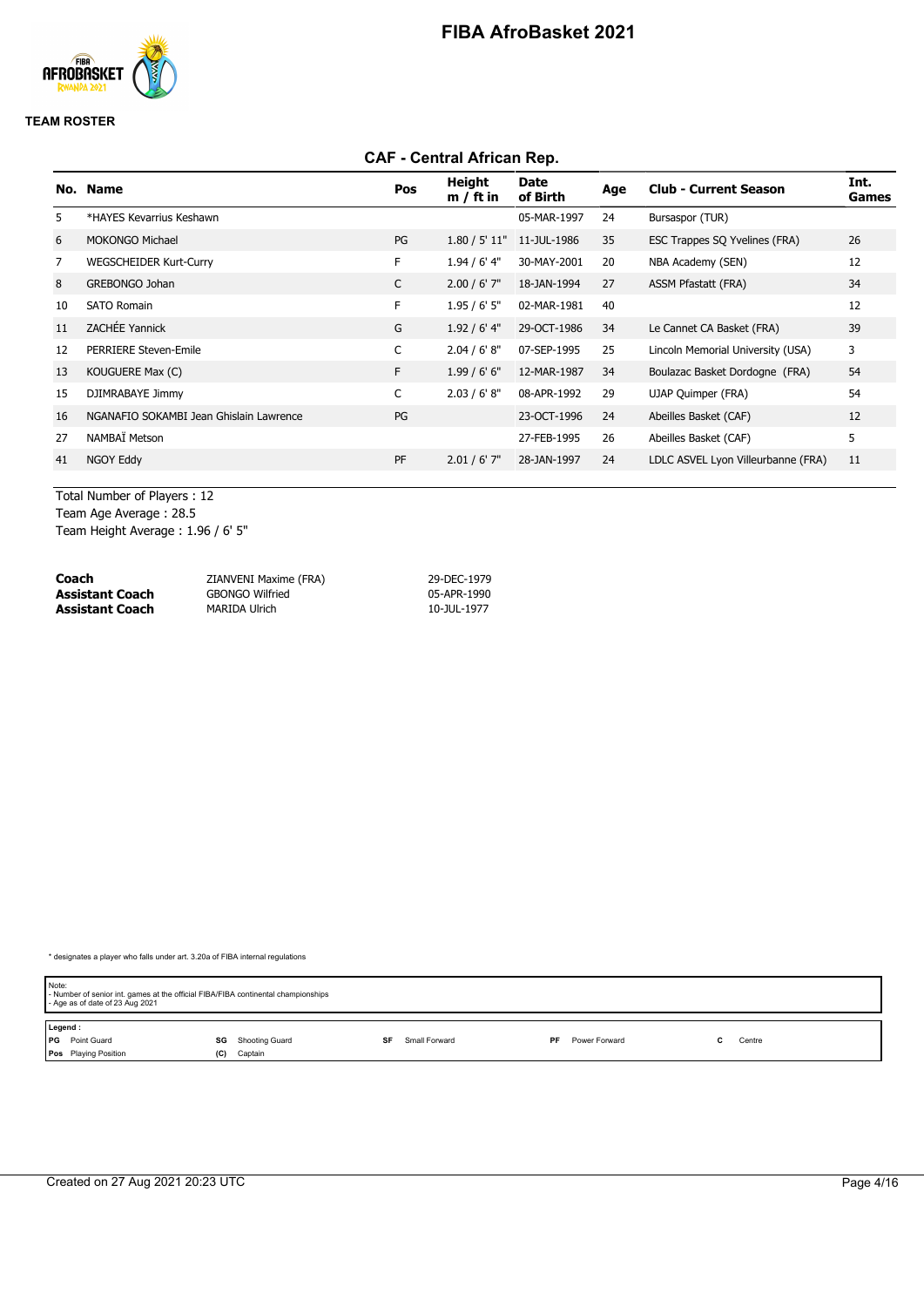

#### **TEAM ROSTER**

### **CIV - Cote d'Ivoire**

| No. | <b>Name</b>               | Pos | Height<br>$m / ft$ in | <b>Date</b><br>of Birth | Age | <b>Club - Current Season</b>    | Int.<br>Games |
|-----|---------------------------|-----|-----------------------|-------------------------|-----|---------------------------------|---------------|
| 5.  | <b>KEBE Jean-François</b> | SG  | 1.85/6'1"             | 14-OCT-1994             | 26  | Saint-Quentin (FRA)             | 12            |
| 6   | PAMBA Bryan               | PG  | 1.91/6'3''            | 07-JAN-1992             | 29  | Union Rennes Basket 35 (FRA)    | 12            |
| 8   | KONATE Stephane (C)       | SG  | $1.92/6'$ 4"          | 23-AUG-1980             | 41  | Abidjan Basket Club (CIV)       | 53            |
| 10  | DIABATE Souleyman         | PG  | 1.83/6'0''            | 21-JUL-1987             | 34  | Zamalek (EGY)                   | 57            |
| 12  | <b>FOFANA Vafessa</b>     | F.  | $2.01 / 6'$ 7"        | 12-JUN-1992             | 29  | Cholet Basket (FRA)             | 15            |
| 13  | <b>ZOUZOUA Nisre Mimi</b> |     | 1.86 / 6' 1''         | 16-JUL-1996             | 25  | DAX GAMARDE GOOS BASKET (FRA)   | 3             |
| 14  | EDI Guy Landry            | SG  | 1.99/6'6''            | 26-DEC-1988             | 32  | Champagne Basket (FRA)          | 31            |
| 15  | KOUASSI Jacques Willy     |     | 2.09 / 6' 10"         | 29-DEC-1991             | 29  | Dalia Sports de Grombalia (TUN) | 9             |
| 16  | <b>COULIBALY Bali</b>     | PF  | $2.01 / 6'$ 7"        | 03-JUL-1995             | 26  | TOAC Basket (FRA)               | 18            |
| 19  | KOUADIO Lionel            |     |                       | 01-SEP-2001             | 19  | Abidjan Azur Basketball (CIV)   |               |
| 23  | <b>BAH Cédric</b>         | C   | $2.00 / 6'$ 7"        | 11-MAY-1994             | 27  | ADA Blois Basket 41 (FRA)       | 3             |
| 24  | *COSTELLO Matt            | PF  | 2.08 / 6' 10"         | 05-AUG-1993             | 28  | Herbalife Gran Canaria (ESP)    |               |
|     |                           |     |                       |                         |     |                                 |               |

Total Number of Players : 12 Team Age Average : 28.8

Team Height Average : 1.96 / 6' 5"

| Coach                  | LEZCANO MOYA Ignacio (ESP)    | 17-OCT-1972 |
|------------------------|-------------------------------|-------------|
| <b>Assistant Coach</b> | HOYO RAMOS Miquel Angel (ESP) | 11-OCT-1973 |
| <b>Assistant Coach</b> | <b>TOTI Michael</b>           | 11-APR-1987 |

| Note:   | - Number of senior int. games at the official FIBA/FIBA continental championships<br>- Age as of date of 23 Aug 2021 |     |                |    |               |                     |  |        |
|---------|----------------------------------------------------------------------------------------------------------------------|-----|----------------|----|---------------|---------------------|--|--------|
| Legend: |                                                                                                                      |     |                |    |               |                     |  |        |
|         | <b>PG</b> Point Guard                                                                                                | SG  | Shooting Guard | SF | Small Forward | PF<br>Power Forward |  | Centre |
|         | Pos Playing Position                                                                                                 | (C) | Captain        |    |               |                     |  |        |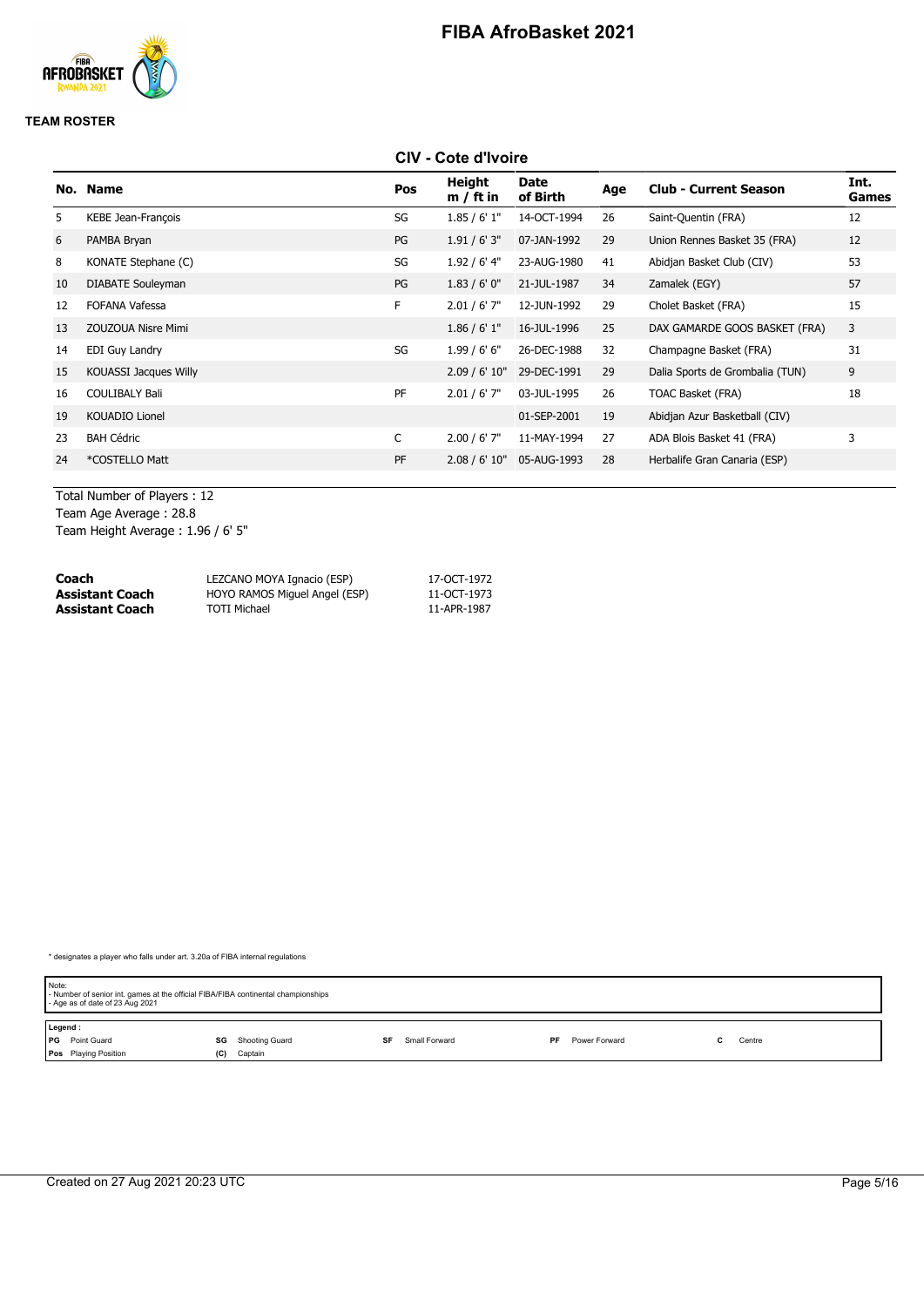

#### **TEAM ROSTER**

|     |                            |     | <b>COD - Congo DR</b>        |                         |     |                                   |                      |
|-----|----------------------------|-----|------------------------------|-------------------------|-----|-----------------------------------|----------------------|
| No. | <b>Name</b>                | Pos | <b>Height</b><br>$m / ft$ in | <b>Date</b><br>of Birth | Age | <b>Club - Current Season</b>      | Int.<br><b>Games</b> |
| 5.  | PWONO Henry                |     |                              | 21-JUL-1991             | 30  | BBC Etzella (LUX)                 |                      |
| 6   | <b>LUFILE Chadrack</b>     | PF  |                              | 11-SEP-1990             | 30  |                                   | $\overline{4}$       |
| 7   | MUNANGA SHAMBA Maxi (C)    | PG  | 1.90 / 6' 3''                | 25-DEC-1993             | 27  |                                   | 23                   |
| 10  | SAKHO Haboubacar Mutombo   |     |                              | 24-JAN-1994             | 27  |                                   | 3                    |
| 13  | <b>MUTOMB MBAV Arsene</b>  | C   | 2.09 / 6' 10"                | 09-AUG-1987             | 34  | BC S.C.T.P. (COD)                 | 12                   |
| 15  | <b>FULA NGANGA Rolly</b>   | F.  | $2.01 / 6'$ 7"               | 02-FEB-1993             | 28  | ASB Mazembe (COD)                 | 18                   |
| 18  | SAKHO Jordan               | C   | $2.07 / 6'$ 9"               | 04-APR-1997             | 24  | Hereda San Pablo Burgos (ESP)     | 11                   |
| 22  | MUNSI KANIKI Rodrigue      |     |                              | 11-NOV-1997             | 23  | Aix Maurienne Savoie Basket (FRA) | 6                    |
| 23  | MWAMBA Patrick Kazumba     |     |                              | 11-OCT-1999             | 21  |                                   |                      |
| 32  | *KIBI Eric                 | F.  | 1.98/6'6''                   | 04-AUG-1990             | 31  | BV The Hague Royals (NED)         | 9                    |
| 34  | <b>KANDE KIELI Garmine</b> | C   | $2.05 / 6'$ 9"               | 24-AUG-1999             | 22  | Aix Maurienne Savoie Basket (FRA) | 6                    |
| 35  | NTAMBWE Joel               |     |                              | 17-OCT-1998             | 22  |                                   |                      |
|     |                            |     |                              |                         |     |                                   |                      |

Total Number of Players : 12 Team Age Average : 26.6 Team Height Average : 2.02 / 6' 7"

| Coach           | <b>ECKHOFF Mathias (NOR)</b> | 28-JAN-1969 |
|-----------------|------------------------------|-------------|
| Assistant Coach | KASHALA Charly Buzangu       | 11-JAN-1975 |

| Note:   | - Number of senior int. games at the official FIBA/FIBA continental championships<br>- Age as of date of 23 Aug 2021 |     |                |    |               |    |               |  |        |  |
|---------|----------------------------------------------------------------------------------------------------------------------|-----|----------------|----|---------------|----|---------------|--|--------|--|
| Legend: |                                                                                                                      |     |                |    |               |    |               |  |        |  |
|         | <b>PG</b> Point Guard                                                                                                | SG  | Shooting Guard | SF | Small Forward | PF | Power Forward |  | Centre |  |
|         | Pos Playing Position                                                                                                 | (C) | Captain        |    |               |    |               |  |        |  |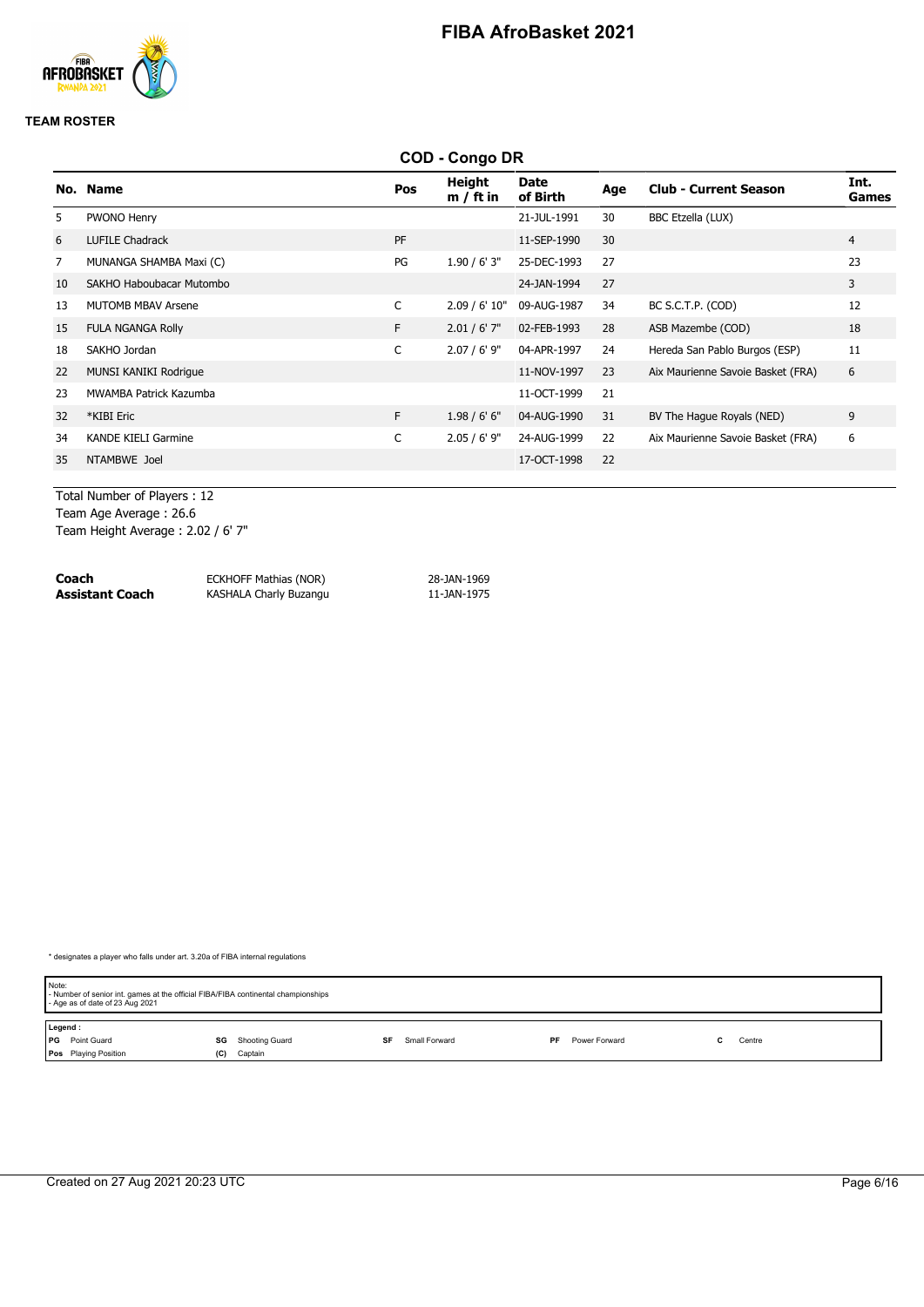

#### **TEAM ROSTER**

|                | EGY - Egypt                  |              |                       |                  |     |                              |               |  |  |  |
|----------------|------------------------------|--------------|-----------------------|------------------|-----|------------------------------|---------------|--|--|--|
|                | No. Name                     | Pos          | Height<br>$m / ft$ in | Date<br>of Birth | Age | <b>Club - Current Season</b> | Int.<br>Games |  |  |  |
| 0              | <b>METWALY Ahmed</b>         | PG           | 1.77 / 5' 10"         | 15-FEB-1997      | 24  | El Ettehad (EGY)             | 13            |  |  |  |
| $\overline{4}$ | SALEH Ehab                   | G            | 1.85/6'1"             | 01-AUG-1995      | 26  | Al Ahly Sporting Club (EGY)  | 12            |  |  |  |
| 5              | ABDELHALIM Amr (C)           | PF           | $1.93/6'$ 4"          | 14-JUN-1991      | 30  | Al Ahly Sporting Club (EGY)  | 43            |  |  |  |
| 8              | <b>FARAG Omar</b>            | PG           | 1.91 / 6' 3''         | 05-APR-1998      | 23  | Smouha S.C. (EGY)            | 11            |  |  |  |
| 10             | <b>MAHMOUD Anas</b>          | PF           | 2.14 / 7' 0''         | 09-MAY-1995      | 26  | Zamalek (EGY)                | 15            |  |  |  |
| 12             | ABOUSHOUSHA Youssef          | F.           | 1.92 / 6' 4''         | 09-JUN-1993      | 28  | El Ettehad (EGY)             | 45            |  |  |  |
| 13             | *SHEHATA Yusuf               | PG           | 1.83/6'0''            | 16-JAN-1996      | 25  | Sporting (EGY)               | 5             |  |  |  |
| 14             | <b>ELMEKAWI Moustafa</b>     | $\mathsf{C}$ | 2.08 / 6' 10"         | 22-OCT-1994      | 26  | Zamalek (EGY)                | 26            |  |  |  |
| 22             | KHALAF Ahmed Aboelela Moursi | C            | 2.11 / 6' 11"         | 24-FEB-1999      | 22  | El Ettehad (EGY)             | 14            |  |  |  |
| 42             | AHMED Aly                    | C            | 2.04 / 6' 8''         | 15-MAR-1992      | 29  | El Ettehad (EGY)             | 12            |  |  |  |
| 44             | <b>HUSSEIN Omar</b>          | SG           | 1.87 / 6' 2''         | 29-MAR-1995      | 26  | Zamalek (EGY)                | 10            |  |  |  |
| 55             | <b>ORABY Omar</b>            | C            | 2.18 / 7' 2''         | 08-SEP-1991      | 29  | Al Ahly Sporting Club (EGY)  | 27            |  |  |  |

Total Number of Players : 12 Team Age Average : 26.2 Team Height Average : 1.97 / 6' 5"

| Coach           | MAREI Ahmed            | 05-JAN-1959 |
|-----------------|------------------------|-------------|
| Assistant Coach | <b>ELDIASTY Wessam</b> | 08-APR-1975 |
| Assistant Coach | <b>SELIM Mohamed</b>   | 04-FEB-1983 |

| Note:   | - Number of senior int. games at the official FIBA/FIBA continental championships<br>- Age as of date of 23 Aug 2021 |     |                |    |               |    |               |  |        |  |
|---------|----------------------------------------------------------------------------------------------------------------------|-----|----------------|----|---------------|----|---------------|--|--------|--|
| Legend: |                                                                                                                      |     |                |    |               |    |               |  |        |  |
|         | <b>PG</b> Point Guard                                                                                                | SG  | Shooting Guard | SF | Small Forward | PF | Power Forward |  | Centre |  |
|         | <b>Pos</b> Playing Position                                                                                          | (C) | Captain        |    |               |    |               |  |        |  |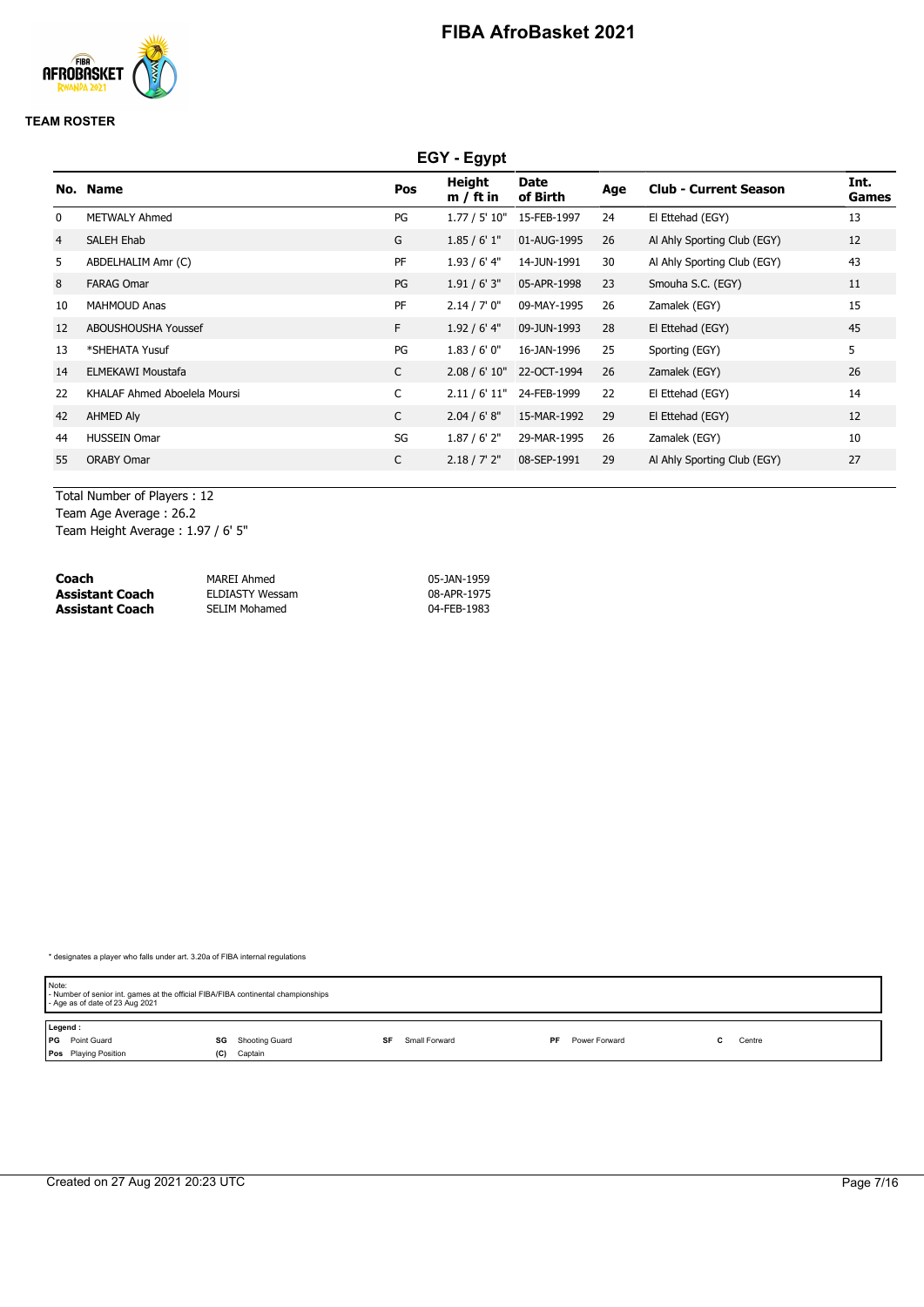

#### **TEAM ROSTER**

|                |                            |           | <b>GUI - Guinea</b>   |                         |     |                                     |               |
|----------------|----------------------------|-----------|-----------------------|-------------------------|-----|-------------------------------------|---------------|
|                | No. Name                   | Pos       | Height<br>$m / ft$ in | <b>Date</b><br>of Birth | Age | <b>Club - Current Season</b>        | Int.<br>Games |
| $\mathbf{0}$   | <b>MARA Mambourou</b>      | <b>PF</b> | 1.94 / 6' 4"          | 03-AUG-2003             | 18  | Centre Fédéral de Guinée (GUI)      |               |
| 1              | SYLLA Abdoulaye            | <b>SF</b> | 1.98 / 6' 6''         | 02-SEP-1993             | 27  | Thames Valley Cavaliers (GBR)       |               |
| $\overline{2}$ | DIABY Daouda               | PG        | 1.86 / 6' 1''         | 27-APR-2000             | 21  | Elevation Preparatory Academy (USA) |               |
| 5              | *LESBARRERES Mehdi         | PG        | 1.82 / 5' 12"         | 30-JAN-2002             | 19  | Boulazac Basket Dordogne (FRA)      |               |
| $\overline{7}$ | SY Abdoulaye               | SG        |                       | 14-APR-1995             | 26  | CEP Lorient Basket-Ball (FRA)       | 15            |
| 10             | MANSARE Cedric (C)         | F.        | 1.95/6'5''            | 18-OCT-1985             | 35  | DAX GAMARDE GOOS BASKET (FRA)       | 18            |
| 13             | <b>KEITA Tidjan</b>        |           | $2.05 / 6'$ 9"        | 30-NOV-1996             | 24  | VfL Kirchheim Knights (GER)         |               |
| 14             | <b>CONDE DAOUDA VIDSON</b> | C         | 2.04 / 6' 8''         | 10-JUN-1992             | 29  | FC Mulhouse Basket (FRA)            | 18            |
| 21             | DOUMBOUYA Ibrahima         | SG        | 1.85/6'1"             | 07-OCT-1997             | 23  | universty of new brunswick (CAN)    |               |
| 23             | <b>CONDE Cheick Sekou</b>  | <b>PF</b> | 2.04 / 6' 8''         | 20-JUN-1992             | 29  | Union Rennes Basket 35 (FRA)        | 6             |
| 24             | FOFANA Ibrahim Kalil       | PG        | $1.96 / 6'$ 5"        | 24-JUN-1998             | 23  | Seydou Legacy Athlétique Club (GUI) | 6             |
| 35             | <b>QUETA Mohamed</b>       | PF        | 2.04 / 6' 8''         | 01-MAY-1995             | 26  | ST CHAMOND BASKET VALLEE DU GIER 6  |               |
|                |                            |           |                       |                         |     |                                     |               |

Total Number of Players : 12 Team Age Average : 25.0

Team Height Average : 1.96 / 6' 5"

| Coach           | ZECEVIC Zeljko (SRB) | 21-OCT-1963 |
|-----------------|----------------------|-------------|
| Assistant Coach | <b>KONE Malick</b>   | 12-DEC-1991 |

| Note: | - Number of senior int. games at the official FIBA/FIBA continental championships<br>- Age as of date of 23 Aug 2021 |     |                |    |               |     |               |  |        |  |
|-------|----------------------------------------------------------------------------------------------------------------------|-----|----------------|----|---------------|-----|---------------|--|--------|--|
|       | Legend:                                                                                                              |     |                |    |               |     |               |  |        |  |
|       | <b>PG</b> Point Guard                                                                                                | SG  | Shooting Guard | SF | Small Forward | PF. | Power Forward |  | Centre |  |
|       | Pos Playing Position                                                                                                 | (C) | Captain        |    |               |     |               |  |        |  |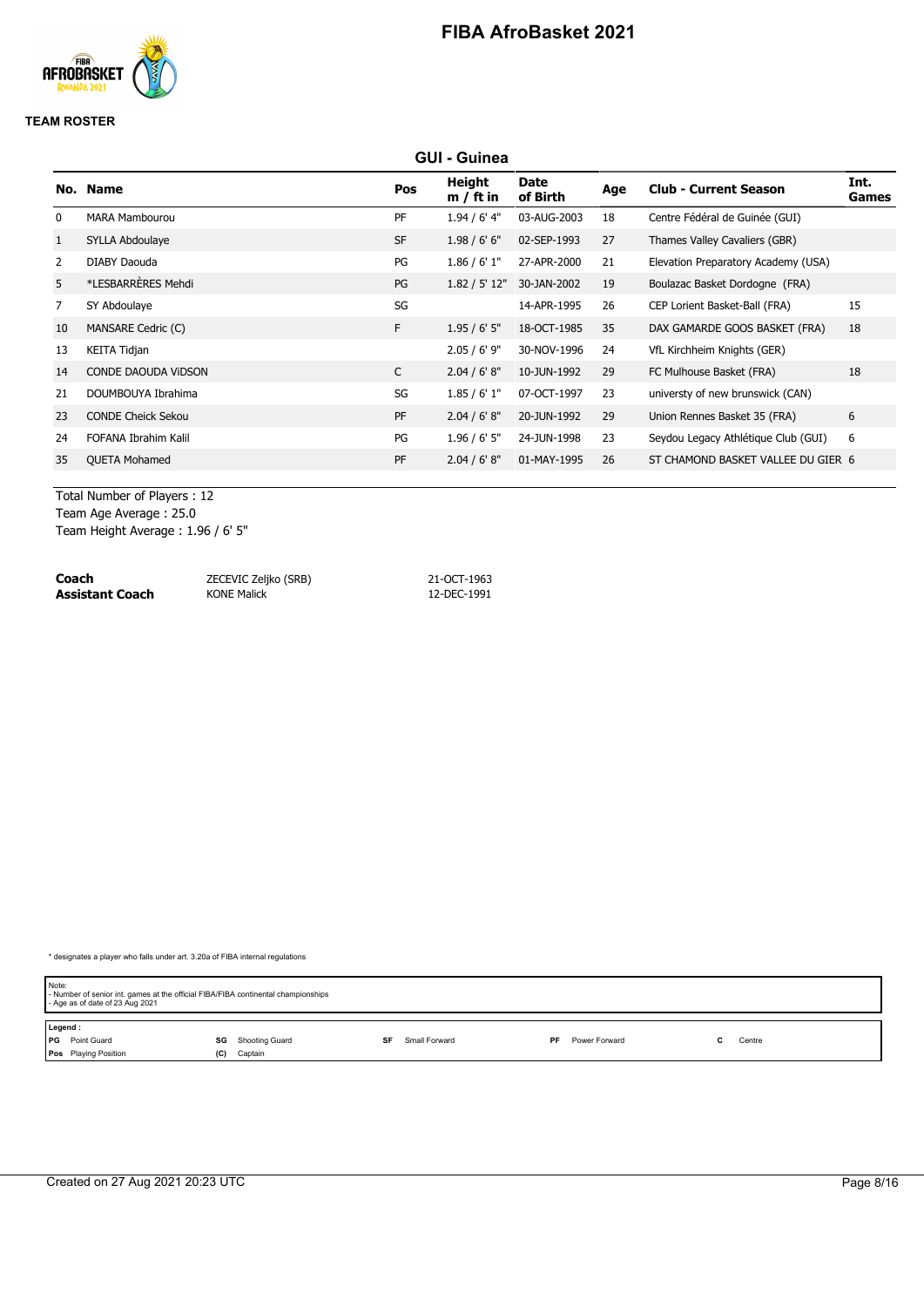

#### **TEAM ROSTER**

|                | <b>KEN - Kenya</b>           |           |                       |                  |     |                                           |               |  |  |  |  |
|----------------|------------------------------|-----------|-----------------------|------------------|-----|-------------------------------------------|---------------|--|--|--|--|
|                | No. Name                     | Pos       | Height<br>$m / ft$ in | Date<br>of Birth | Age | <b>Club - Current Season</b>              | Int.<br>Games |  |  |  |  |
| 4              | KHAEMBA Situma               | PG        | 1.75 / 5' 9"          | 06-SEP-1991      | 29  | Ulinzi Warriors (KEN)                     | 14            |  |  |  |  |
| 5              | LIGARE Griffin (C)           | PG        | 1.75 / 5' 9"          | 19-MAY-1985      | 36  | Nairobi City Thunder (KEN)                | 26            |  |  |  |  |
| 6              | <b>MUTORO Erick Reuben</b>   | SG        | 1.80 / 5' 11"         | 29-MAY-1992      | 29  | Ulinzi Warriors (KEN)                     | 17            |  |  |  |  |
| $\overline{7}$ | <b>BOSIRE Victor Maisiba</b> | G         | $1.75 / 5'$ 9"        | 31-DEC-1988      | 32  | Ulinzi Warriors (KEN)                     | 9             |  |  |  |  |
| 8              | <b>OKOTH Fidel</b>           | PF        | 2.03 / 6' 8''         | 24-OCT-1996      | 24  | Strathmore University (KEN)               | 10            |  |  |  |  |
| 9              | <b>ONGWAE Tylor</b>          | <b>SF</b> | $2.01 / 6'$ 7"        | 15-JUL-1991      | 30  | Bakken Bears (DEN)                        | 16            |  |  |  |  |
| 10             | <b>ODERO Albert</b>          | <b>SF</b> | $1.96 / 6'$ 5"        | 21-JUN-1997      | 24  | Arkansas Tech University (USA)            |               |  |  |  |  |
| 11             | NYAKINDA Valentine Onyango   | <b>SF</b> | 2.03 / 6' 8''         | 16-MAR-1992      | 29  | Kenya Ports Authority (KEN)               | 17            |  |  |  |  |
| 12             | <b>OWILI Desmond</b>         | C         | 2.08 / 6' 10"         | 22-FEB-1988      | 33  | Kilsyth Cobras (AUS)                      | 17            |  |  |  |  |
| 13             | <b>GOMBE Ronald</b>          | PF        | 2.03 / 6' 8''         | 21-JUL-1992      | 29  | Kenya Ports Authority (KEN)               | 16            |  |  |  |  |
| 14             | <b>WAMUKOTA Tom Bush</b>     | C         | 2.13 / 6' 12"         | 28-SEP-1993      | 27  | Patriots B.B.C. (RWA)                     |               |  |  |  |  |
| 15             | <b>KORANGA Okall</b>         | PF        | 2.03 / 6' 8''         | 18-MAR-1990      | 31  | Kampala international University (UGA) 17 |               |  |  |  |  |

Total Number of Players : 12 Team Age Average : 29.4

Team Height Average : 1.95 / 6' 4"

**Coach** MILLS Liz (AUS) 02-APR-1986 **Assistant Coach** 

| Note: | - Number of senior int. games at the official FIBA/FIBA continental championships<br>- Age as of date of 23 Aug 2021 |     |                |  |               |    |               |  |        |
|-------|----------------------------------------------------------------------------------------------------------------------|-----|----------------|--|---------------|----|---------------|--|--------|
|       | Legend:                                                                                                              |     |                |  |               |    |               |  |        |
|       | PG Point Guard                                                                                                       | SG  | Shooting Guard |  | Small Forward | PF | Power Forward |  | Centre |
|       | Pos Playing Position                                                                                                 | (C) | Captain        |  |               |    |               |  |        |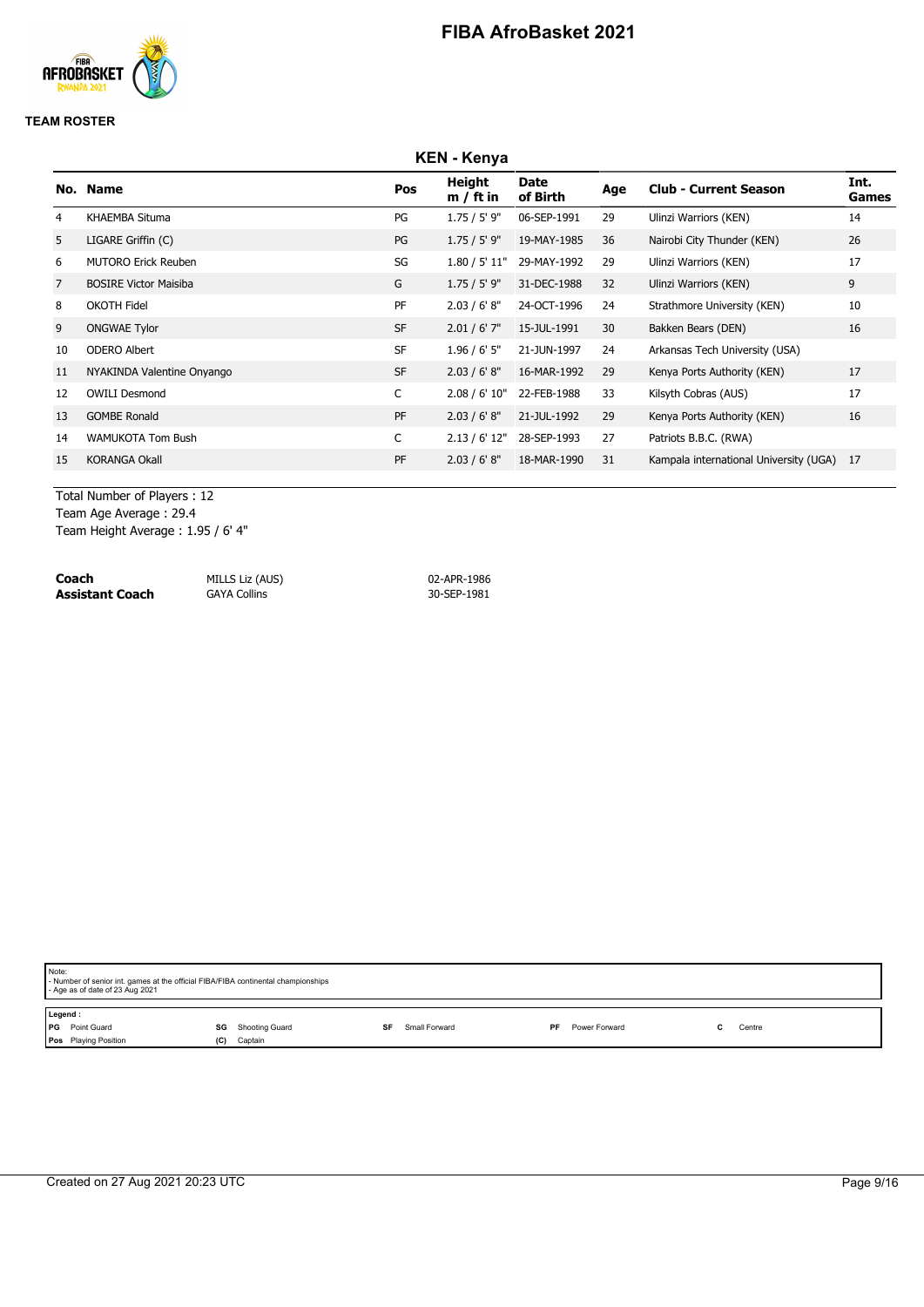

### **TEAM ROSTER**

|    | <b>MLI - Mali</b>             |           |                       |                         |     |                                            |                      |  |
|----|-------------------------------|-----------|-----------------------|-------------------------|-----|--------------------------------------------|----------------------|--|
|    | No. Name                      | Pos       | Height<br>$m / ft$ in | <b>Date</b><br>of Birth | Age | <b>Club - Current Season</b>               | Int.<br><b>Games</b> |  |
| 3  | <b>KANTE Mahamadou</b>        | PG        | $1.92/6'$ 4"          | 02-MAR-1992             | 29  | Groupement Sportif des Pétroliers (ALG) 41 |                      |  |
| 4  | <b>KANOUTE Siriman</b>        | PG        | $1.76 / 5'$ 9"        | 25-SEP-2001             | 19  | SLUC Nancy Basket (FRA)                    | 6                    |  |
| 7  | DJAMBO Ibrahim                | F.        | 2.08 / 6' 10"         | 14-JUL-1992             | 29  | Calais Basket (FRA)                        | 39                   |  |
| 9  | <b>TANDINA Papa</b>           | SG        | 1.90/6'3''            | 18-APR-1993             | 28  | A.S. Police (MLI)                          | 18                   |  |
| 11 | <b>CAMARA Abdramane</b>       | PF        | $2.05 / 6'$ 9"        | 11-APR-2000             | 21  | Chorale De Roanne (FRA)                    |                      |  |
| 12 | <b>COULIBALY Abdoul Karim</b> | PF        | 2.04 / 6' 8''         | 23-DEC-2000             | 20  |                                            |                      |  |
| 13 | DIAROUMA Benke                | F.        | $2.01 / 6'$ 7"        | 12-AUG-1995             | 26  | A.S. Police (MLI)                          | 14                   |  |
| 16 | <b>KEITA Mamadou</b>          | SG        | 1.90/6'3''            | 01-FEB-1993             | 28  | A.S. Police (MLI)                          | 29                   |  |
| 20 | SISSOUMA Soumaila             |           |                       | 01-DEC-2001             | 19  |                                            |                      |  |
| 23 | <b>TRAORE Namakan</b>         | F.        | $1.96 / 6'$ 5"        | 16-APR-1998             | 23  | Chabab Riadhi Baladiat Dar El Beïda        | 5                    |  |
| 45 | KANOUTÉ N'faly                | SG        | $1.87/6'$ 2"          | 02-DEC-1996             | 24  | A.S. Police (MLI)                          | 9                    |  |
| 99 | SIDIBE Boubacar Fadiala (C)   | <b>PF</b> | $2.06 / 6'$ 9"        | 08-SEP-1994             | 26  | HLA Alicante (ESP)                         | 35                   |  |

Total Number of Players : 12 Team Age Average : 24.3

Team Height Average : 1.96 / 6' 5"

| Coach           | KANOUTE Boubacar  | 10-SEP-1973 |
|-----------------|-------------------|-------------|
| Assistant Coach | COULIBALY Zoumana | 10-SEP-1966 |

| Note: | - Number of senior int. games at the official FIBA/FIBA continental championships<br>- Age as of date of 23 Aug 2021        |     |         |  |  |  |  |  |  |  |
|-------|-----------------------------------------------------------------------------------------------------------------------------|-----|---------|--|--|--|--|--|--|--|
|       | Legend:<br><b>PG</b> Point Guard<br><b>SG</b> Shooting Guard<br>Small Forward<br>Power Forward<br>Centre<br>SF<br><b>PF</b> |     |         |  |  |  |  |  |  |  |
|       | <b>Pos</b> Playing Position                                                                                                 | (C) | Captain |  |  |  |  |  |  |  |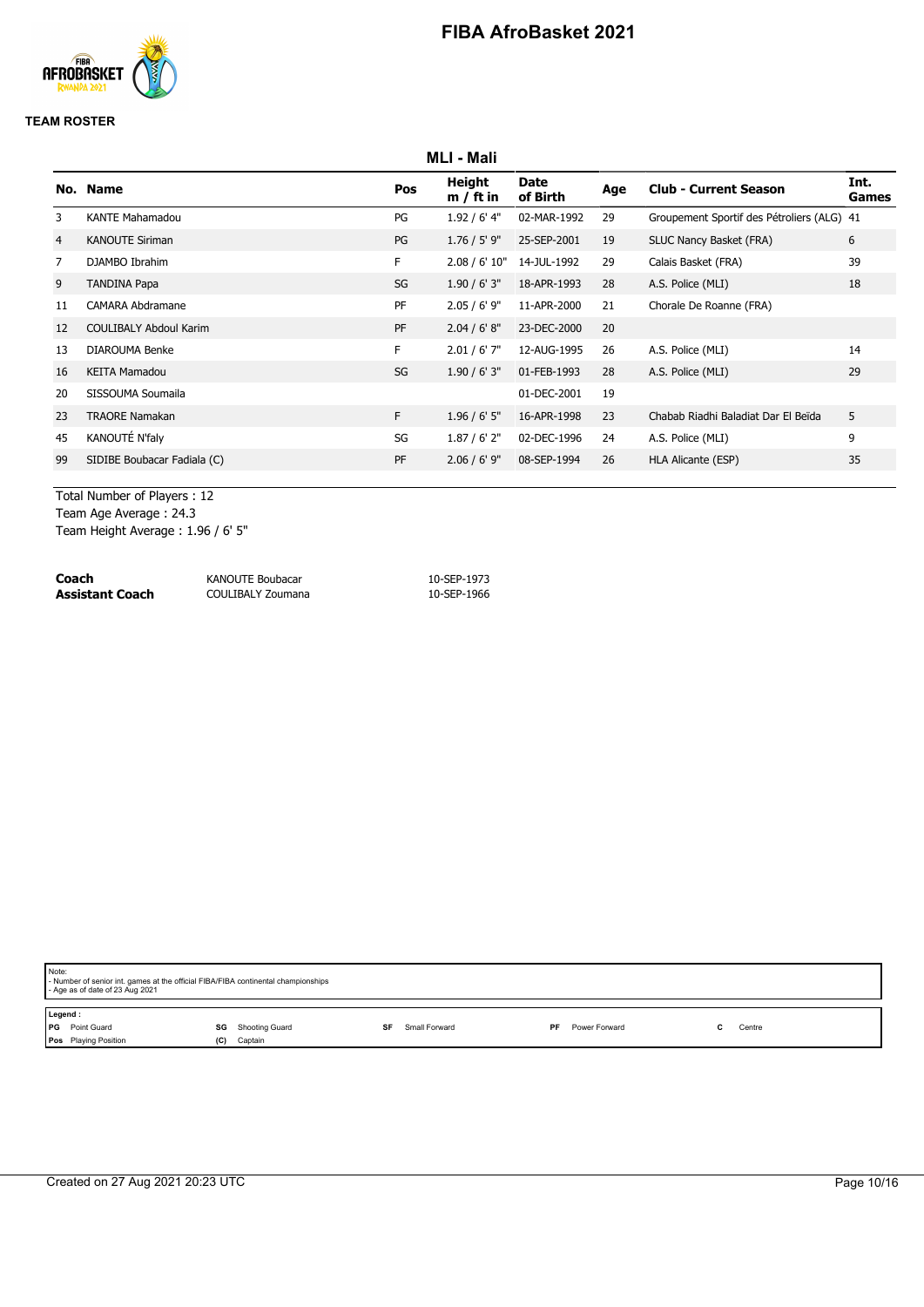

#### **TEAM ROSTER**

|     | <b>NGR</b> - Nigeria           |           |                       |                  |     |                                    |               |  |
|-----|--------------------------------|-----------|-----------------------|------------------|-----|------------------------------------|---------------|--|
| No. | <b>Name</b>                    | Pos       | Height<br>$m / ft$ in | Date<br>of Birth | Age | <b>Club - Current Season</b>       | Int.<br>Games |  |
| 0   | OGUNDIRAN Omotayo Jordan       |           |                       | 30-NOV-1996      | 24  |                                    | 3             |  |
| 3   | EMELOGU Benjamin Anyahukeya    |           |                       | 24-NOV-1994      | 26  | Rouen Metropole Basket (FRA)       |               |  |
| 4   | UTOMI Uzodinma                 |           |                       | 07-MAR-1997      | 24  | JA Vichy Clermont (FRA)            |               |  |
| 5   | <b>OMOGBO Emmanuel</b>         |           |                       | 28-MAY-1995      | 26  | Apoel Nicosia (CYP)                | 6             |  |
| 11  | NDUGBA Ikenna                  |           |                       | 11-JUN-1998      | 23  |                                    |               |  |
| 12  | AGU Ibe Abuchi                 | G         | $2.01 / 6'$ 7"        | 02-MAY-1997      | 24  | Abidjan Basket Club (CIV)          | 9             |  |
| 13  | <b>MORDI Jeremiah</b>          |           |                       | 07-JAN-1993      | 28  | Caen Nord Basket (FRA)             |               |  |
| 14  | EDOGI Tarekeyi Andrew          |           |                       | 21-FEB-1994      | 27  | BC Pärnu Sadam (EST)               |               |  |
| 15  | <b>KOKO Victor Anthony</b>     | C         | $2.06 / 6'$ 9"        | 14-DEC-1992      | 28  | Rivers Hoopers (NGR)               | 3             |  |
| 18  | <b>NWAFOR Celestine Joseph</b> |           |                       | 16-MAR-1994      | 27  | Kano Pillars Basketball Club (NGR) |               |  |
| 22  | <b>BENJAMIN Ikechukwu</b>      | PG        | $1.93/6'$ 4"          | 14-JUN-1997      | 24  | Rivers Hoopers (NGR)               |               |  |
| 31  | *DOMINGO Stephen George (C)    | <b>PF</b> | $2.01 / 6'$ 7"        | 09-MAY-1995      | 26  |                                    |               |  |

Total Number of Players : 12 Team Age Average : 25.6 Team Height Average : 2.00 / 6' 7"

| Coach           | BROWN Mike (USA)              | 05-MAR-1970 |
|-----------------|-------------------------------|-------------|
| Assistant Coach | LOUCKS Luke Isaac Rhoad (USA) | 01-APR-1990 |
| Assistant Coach | MAJOR Alan Morris (USA)       | 21-JUN-1968 |

| Note: | - Number of senior int. games at the official FIBA/FIBA continental championships<br>- Age as of date of 23 Aug 2021 |     |                |    |               |     |               |  |  |        |  |
|-------|----------------------------------------------------------------------------------------------------------------------|-----|----------------|----|---------------|-----|---------------|--|--|--------|--|
|       | Legend:                                                                                                              |     |                |    |               |     |               |  |  |        |  |
|       | PG Point Guard                                                                                                       | SG  | Shooting Guard | SF | Small Forward | PF. | Power Forward |  |  | Centre |  |
|       | Pos Playing Position                                                                                                 | (C) | Captain        |    |               |     |               |  |  |        |  |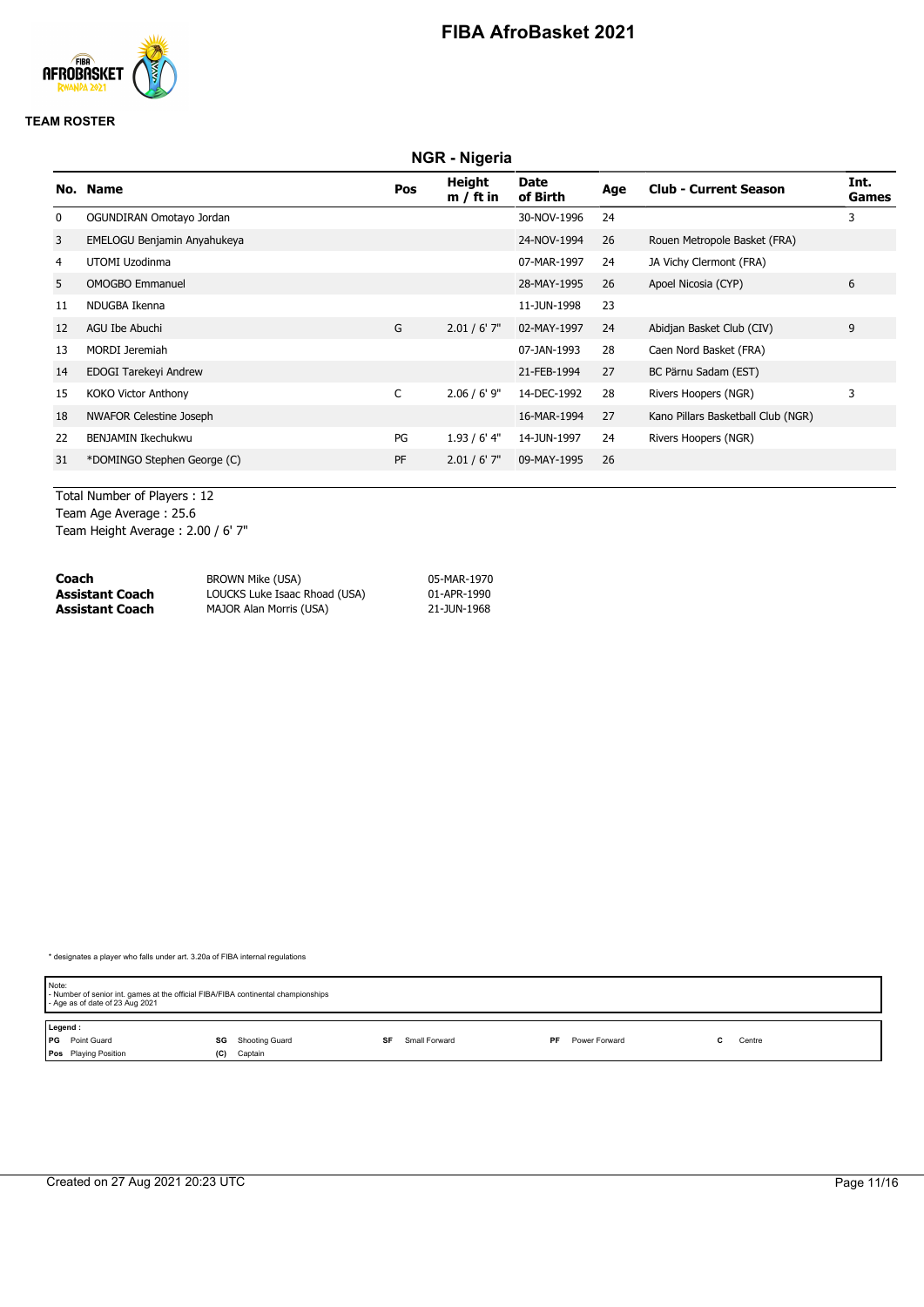

#### **TEAM ROSTER**

|                |                                     |              | <b>RWA - Rwanda</b>   |                  |     |                              |               |
|----------------|-------------------------------------|--------------|-----------------------|------------------|-----|------------------------------|---------------|
|                | No. Name                            | Pos          | Height<br>$m / ft$ in | Date<br>of Birth | Age | <b>Club - Current Season</b> | Int.<br>Games |
| 4              | NSHOBOZWABYOSENUMUKIZA Jean Jacques | PG           | 1.83/6'0''            | 26-JUN-1998      | 23  | Patriots B.B.C. (RWA)        | 16            |
| 5              | <b>HABIMANA Ntore</b>               |              |                       | 15-AUG-1997      | 24  | Wilfred Laurier (CAN)        | 3             |
| 6              | <b>HAGUMINTWARI Steven</b>          | SG           | $1.93/6'$ 4"          | 01-OCT-1993      | 27  | Patriots B.B.C. (RWA)        | 20            |
| $\overline{7}$ | <b>SANGWE Armel</b>                 |              |                       | 15-APR-1997      | 24  |                              |               |
| 8              | <b>KAZENEZA Emile Galois</b>        | SG           | $2.01 / 6'$ 7"        | 30-AUG-2000      | 20  |                              | 3             |
| 9              | NDAYISABA NDIZEYE Dieudonne         | SG           | 1.98/6'6''            | 14-OCT-1996      | 24  | Patriots B.B.C. (RWA)        | 22            |
| 10             | SHYAKA Olivier (C)                  | PF           | $2.00 / 6'$ 7"        | 14-AUG-1995      | 26  | REG BBC (RWA)                | 35            |
| 11             | MPOYO Alex                          |              | $2.01 / 6'$ 7"        | 05-JAN-1997      | 24  |                              | 6             |
| 12             | <b>GASANA Kenny</b>                 | SG           | $1.90 / 6'$ 3"        | 09-NOV-1984      | 36  | Patriots B.B.C. (RWA)        | 48            |
| 13             | <b>KAJE Elie</b>                    | $\mathsf{C}$ | 1.90/6'3''            | 17-MAR-1995      | 26  | Patriots B.B.C. (RWA)        | 27            |
| 16             | *IBEH Prince Chinenye               | C            | $2.06 / 6'$ 9"        | 03-JUN-1994      | 27  | Patriots B.B.C. (RWA)        | 3             |
| 17             | <b>ROBEYNS William</b>              | <b>SF</b>    |                       | 23-FEB-1996      | 25  | Phoenix Brussels (BEL)       |               |

Total Number of Players : 12 Team Age Average : 25.5 Team Height Average : 1.96 / 6' 5"

| Coach           | SARR Cheikh (SEN)                 | 25-JUL-1968 |
|-----------------|-----------------------------------|-------------|
| Assistant Coach | <b>MURENZI Yves</b>               | 31-JUL-1982 |
| Assistant Coach | MWINUKA Henry Dennis Newton (TAN) | 11-JUL-1975 |

| Note:   | - Number of senior int. games at the official FIBA/FIBA continental championships<br>- Age as of date of 23 Aug 2021 |     |                |    |               |    |               |  |        |  |
|---------|----------------------------------------------------------------------------------------------------------------------|-----|----------------|----|---------------|----|---------------|--|--------|--|
| Legend: |                                                                                                                      |     |                |    |               |    |               |  |        |  |
|         | <b>PG</b> Point Guard                                                                                                | SG  | Shooting Guard | SF | Small Forward | PF | Power Forward |  | Centre |  |
|         | Pos Playing Position                                                                                                 | (C) | Captain        |    |               |    |               |  |        |  |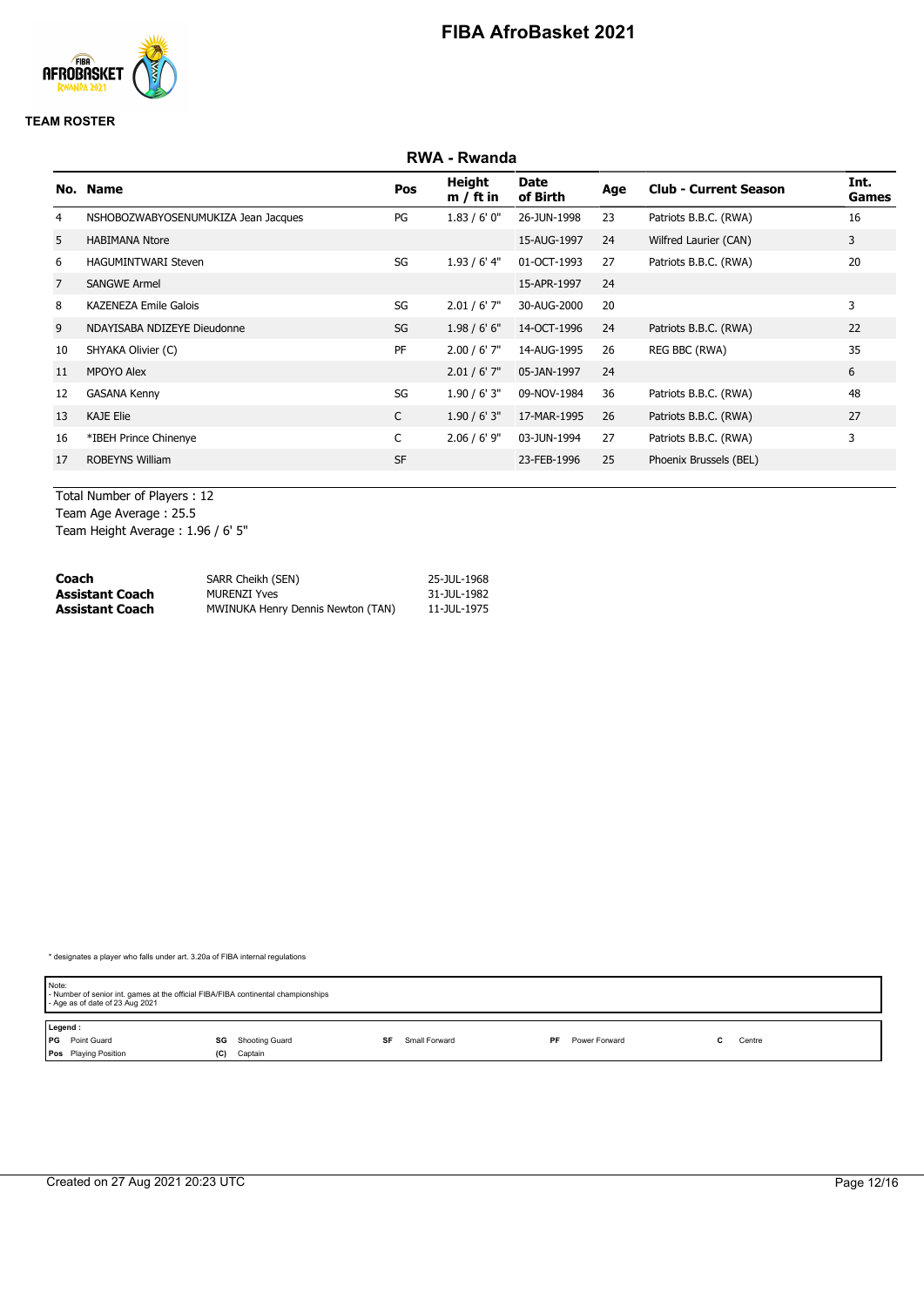

#### **TEAM ROSTER**

|                | <b>SEN - Senegal</b>    |              |                              |                           |     |                              |               |  |
|----------------|-------------------------|--------------|------------------------------|---------------------------|-----|------------------------------|---------------|--|
|                | No. Name                | Pos          | <b>Height</b><br>$m / ft$ in | Date<br>of Birth          | Age | <b>Club - Current Season</b> | Int.<br>Games |  |
| 0              | <b>BADIO Brancou</b>    | SG           | 1.88 / 6' 2''                | 17-FEB-1999               | 22  | FC Barcelona (ESP)           | 6             |  |
| 1              | <b>NDOUR Maurice</b>    | PF           | $2.06 / 6'$ 9"               | 18-JUN-1992               | 29  | BC Rytas (LTU)               | 20            |  |
| 2              | DIALLO Bamba            | SG           | $1.90 / 6'$ 3"               | 15-MAR-1996               | 25  | A.S. Douanes (SEN)           | 3             |  |
| 6              | <b>FAYE Mamadou</b>     | G            | $1.96 / 6'$ 5"               | 25-SEP-1993               | 27  | A.S. Douanes (SEN)           |               |  |
| $\overline{7}$ | DIOP Moustapha          | F            | 2.02 / 6' 8''                | 01-JAN-1996               | 25  | Dakar Université club (SEN)  | 9             |  |
| 8              | <b>DIME Pape Malick</b> | $\mathsf{C}$ | 2.10 / 6' 11"                | 06-OCT-1992               | 28  | BC Morabanc Andorra (ESP)    | 6             |  |
| 9              | NDIAYE Alga             | SG           | $2.01 / 6'$ 7"               | 16-FEB-1999               | 22  | Ryerson University (CAN)     | 3             |  |
| 12             | <b>TOURE Bouba</b>      | $\mathsf{C}$ |                              | 2.13 / 6' 12" 31-DEC-1995 | 25  | Chorale De Roanne (FRA)      |               |  |
| 14             | <b>DIENG Gorgui</b>     | C            | 2.11 / 6' 11"                | 18-JAN-1990               | 31  | Atlanta Hawks (USA)          | 25            |  |
| 15             | NDOYE Youssou (C)       | C            |                              | 2.12 / 6' 11" 15-JUL-1991 | 30  | Coosur Real Betis (ESP)      | 24            |  |
| 20             | *PIERRIA Henry          | SG           | $1.93/6'$ 4"                 | 20-JAN-1993               | 28  | Fenerbahce Beko (TUR)        |               |  |
| 28             | FAYE Ibrahima           | PF           |                              | 2.09 / 6' 10" 10-JAN-1997 | 24  | AS Monaco (FRA)              | 6             |  |

Total Number of Players : 12

Team Age Average : 26.3

Team Height Average : 2.03 / 6' 8"

| Coach           | NDONG Boniface        | 03-SEP-1977 |
|-----------------|-----------------------|-------------|
| Assistant Coach | DIOP Ngagne De Sagana | 30-JAN-1982 |
| Assistant Coach | <b>GUEYE Mamadou</b>  | 29-SEP-1978 |

| Note:<br>- Number of senior int. games at the official FIBA/FIBA continental championships<br>- Age as of date of 23 Aug 2021 |                      |                     |                            |        |  |  |  |  |  |
|-------------------------------------------------------------------------------------------------------------------------------|----------------------|---------------------|----------------------------|--------|--|--|--|--|--|
| Legend:                                                                                                                       |                      |                     |                            |        |  |  |  |  |  |
| PG Point Guard                                                                                                                | Shooting Guard<br>SG | Small Forward<br>SF | Power Forward<br><b>PF</b> | Centre |  |  |  |  |  |
| <b>Pos</b> Playing Position                                                                                                   | Captain<br>(C)       |                     |                            |        |  |  |  |  |  |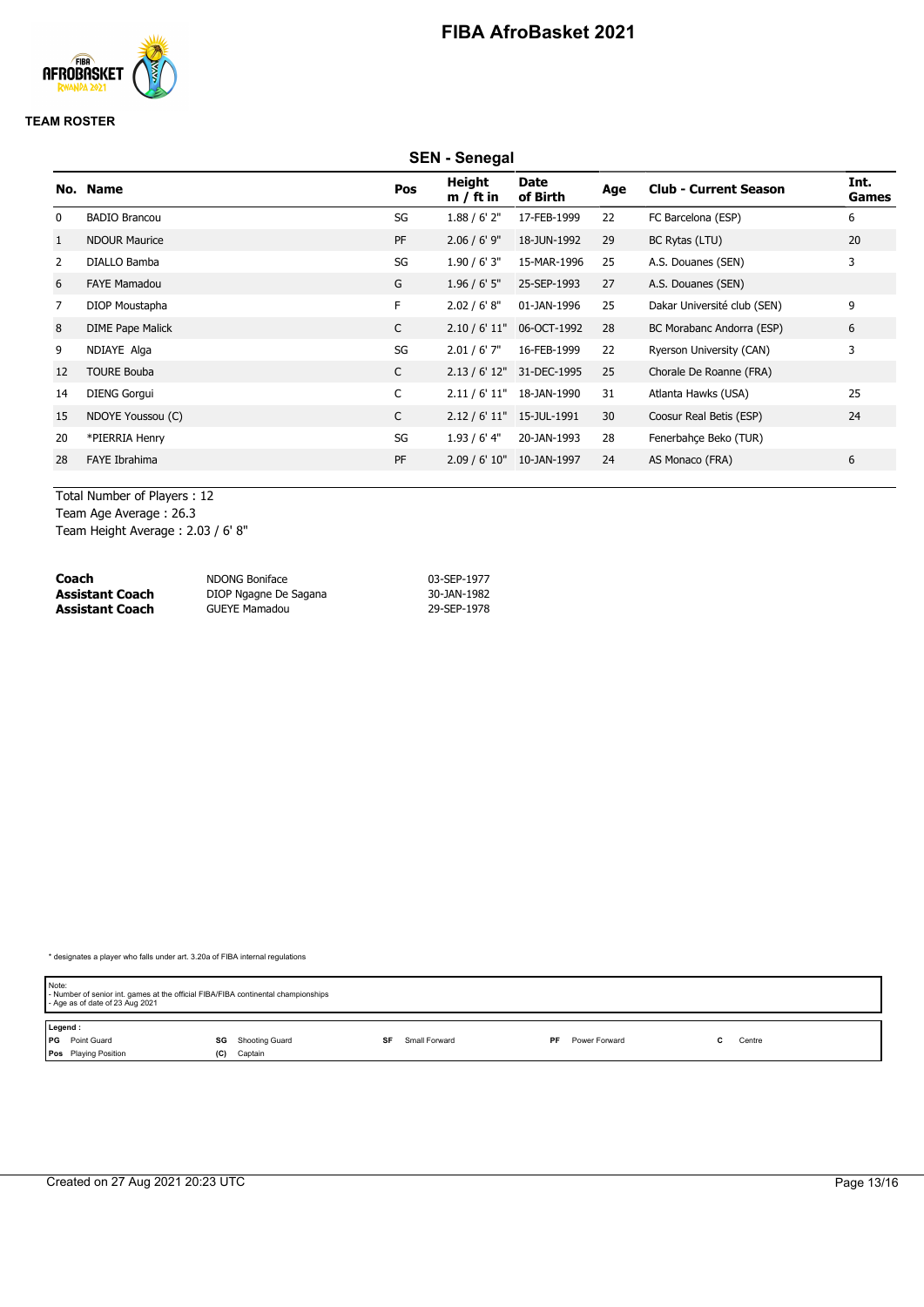

### **TEAM ROSTER**

### **SSD - South Sudan**

|    | No. Name                   | Pos       | <b>Height</b><br>$m / ft$ in | Date<br>of Birth | Age | <b>Club - Current Season</b>         | Int.<br>Games |
|----|----------------------------|-----------|------------------------------|------------------|-----|--------------------------------------|---------------|
| 0  | PUOT Teny Bak              | PG        | $1.75 / 5'$ 9"               | 01-JAN-1991      | 30  | waverley falcons (AUS)               | 12            |
| 2  | WEK Nyang                  | <b>PF</b> | $1.96 / 6'$ 5"               | 03-SEP-1996      | 24  |                                      | 6             |
| 4  | <b>GATKUOTH Mareng</b>     | PG        | 1.95/6'5''                   | 10-SEP-1999      | 21  | Montana State University (USA)       |               |
| 5  | RING Deng Junior           | SG        | 1.98/6'6''                   | 26-MAR-1997      | 24  | University of Hawai'i at Manoa (USA) |               |
| 6  | <b>ABWOK DEING Dhieu</b>   | SG        | $1.92/6'$ 4"                 | 28-AUG-2001      | 19  | UTSA - University of Texas at San    |               |
| 8  | <b>KUANY Kuany Ngor</b>    | <b>SF</b> | $1.96 / 6'$ 5"               | 08-JUL-1994      | 27  | Sandringham Sabres (AUS)             | 8             |
| 9  | MUO Mathiang Mauot (C)     | <b>SF</b> | 1.98/6'6''                   | 04-MAR-1987      | 34  | Geraldton Buccaneers (AUS)           | 12            |
| 10 | <b>PUONDAK Makuei</b>      | PF        | 2.03 / 6' 8''                | 01-JAN-1994      | 27  | Círculo Gijón Baloncesto (ESP)       | 5             |
| 12 | <b>ACUOTH Deng</b>         | C         | 2.11 / 6' 11"                | 02-OCT-1996      | 24  | <b>Ballarat Miners (AUS)</b>         | 8             |
| 15 | <b>MABIOR Deng Mayot</b>   | C         | 2.18 / 7' 2''                | 15-APR-1997      | 24  | AD Torreforta (ESP)                  | 6             |
| 20 | MAKOI Anyiarbany           | PG        | $1.93/6'$ 4"                 | 03-JUL-2000      | 21  | Lee College (USA)                    | 3             |
| 21 | <b>BAR Koch Deng Aguer</b> | C         | 2.11 / 6' 11"                | 15-SEP-1996      | 24  | Vaerlose Blue Hawks (DEN)            |               |
|    |                            |           |                              |                  |     |                                      |               |

Total Number of Players : 12 Team Age Average : 24.9

Team Height Average : 1.99 / 6' 6"

| Coach           | IVEY Royal (USA)      | 20-DEC-1981 |
|-----------------|-----------------------|-------------|
| Assistant Coach | MANTEGNA Joseph (USA) | 24-JUN-1969 |
| Assistant Coach | SOLOMON Fortune (USA) | 29-MAY-1991 |

| Note:<br>- Number of senior int. games at the official FIBA/FIBA continental championships<br>- Age as of date of 23 Aug 2021 |                                        |                     |    |               |  |        |  |  |
|-------------------------------------------------------------------------------------------------------------------------------|----------------------------------------|---------------------|----|---------------|--|--------|--|--|
| Legend:<br>PG Point Guard<br>Pos Playing Position                                                                             | Shooting Guard<br>SG<br>Captain<br>(C) | Small Forward<br>SF | PF | Power Forward |  | Centre |  |  |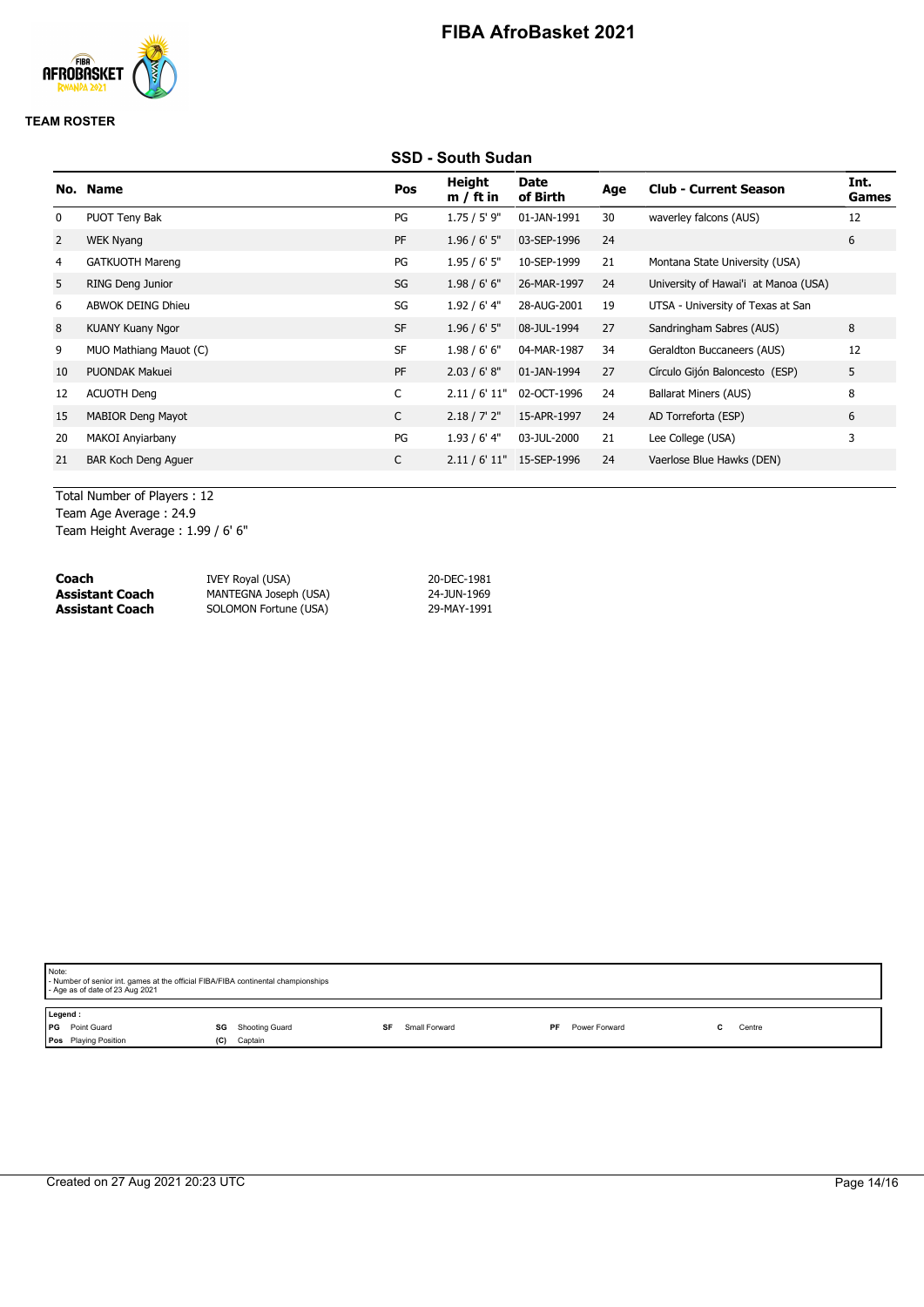

#### **TEAM ROSTER**

| TUN - Tunisia  |                          |     |                       |                  |     |                                |               |  |  |
|----------------|--------------------------|-----|-----------------------|------------------|-----|--------------------------------|---------------|--|--|
|                | No. Name                 | Pos | Height<br>$m / ft$ in | Date<br>of Birth | Age | <b>Club - Current Season</b>   | Int.<br>Games |  |  |
|                | MARNAOUI Oussama         | G   | $1.93/6'$ 4"          | 16-JUN-1999      | 22  | U.S. Monastir (TUN)            | 8             |  |  |
| 3              | <b>GANNOUNI Achref</b>   | G   | $1.92/6'$ 4"          | 16-APR-1997      | 24  | Etoile Sportive Radès (TUN)    | 13            |  |  |
| 4              | <b>ABADA Omar</b>        | PG  | $1.89/6'$ 2"          | 20-APR-1993      | 28  | U.S. Monastir (TUN)            | 39            |  |  |
| 5              | <b>CHENNOUFI Zived</b>   | SG  | $2.01 / 6'$ 7"        | 29-NOV-1988      | 32  | Ezzahra Sports (TUN)           | 32            |  |  |
| $\overline{7}$ | <b>EL MABROUK Mourad</b> | SG  | 1.85/6'1"             | 19-OCT-1986      | 34  | Ezzahra Sports (TUN)           | 58            |  |  |
| 11             | <b>GHYAZA Mokhtar</b>    | C   | 2.04 / 6' 8''         | 15-NOV-1986      | 34  | U.S. Monastir (TUN)            | 74            |  |  |
| 12             | BEN ROMDHANE Makram (C)  | PF  | 2.04 / 6' 8''         | 27-MAR-1989      | 32  | Benfica (POR)                  | 72            |  |  |
| 14             | <b>BOUALLEGUE Amrou</b>  | PG  | $1.94/6'$ 4"          | 24-DEC-1995      | 25  | Etoile Sportive Radès (TUN)    | 3             |  |  |
| 20             | *ROLL Michael            | SG  | 1.95/6'5''            | 12-APR-1987      | 34  |                                | 12            |  |  |
| 32             | <b>ADDAMI Ahmed</b>      | PF  | 2.03 / 6' 8''         | 14-JUL-1997      | 24  | Club Africain (TUN)            | 13            |  |  |
| 45             | <b>SLIMANE Radhouane</b> | F.  | $2.05 / 6'$ 9"        | 16-AUG-1980      | 41  | U.S. Monastir (TUN)            | 72            |  |  |
| 50             | <b>MEJRI Salah</b>       | C   | 2.17 / 7' 1''         | 15-JUN-1986      | 35  | Etoile Sportive du Sahel (TUN) | 50            |  |  |
|                |                          |     |                       |                  |     |                                |               |  |  |

Total Number of Players : 12 Team Age Average : 30.4

Team Height Average : 1.99 / 6' 6"

| Coach                  | BAUERMANN Dirk (GER) | 10-DEC-1957 |
|------------------------|----------------------|-------------|
| Assistant Coach        | RZIG Amine           | 25-AUG-1980 |
| <b>Assistant Coach</b> | <b>ZRIDA Oualid</b>  | 13-SEP-1975 |

| Note:<br>- Number of senior int. games at the official FIBA/FIBA continental championships<br>- Age as of date of 23 Aug 2021 |                      |                     |                     |        |  |  |  |  |
|-------------------------------------------------------------------------------------------------------------------------------|----------------------|---------------------|---------------------|--------|--|--|--|--|
| Legend:                                                                                                                       |                      |                     |                     |        |  |  |  |  |
| <b>PG</b> Point Guard                                                                                                         | Shooting Guard<br>SG | Small Forward<br>SF | Power Forward<br>PF | Centre |  |  |  |  |
| <b>Pos</b> Playing Position                                                                                                   | Captain<br>(C)       |                     |                     |        |  |  |  |  |